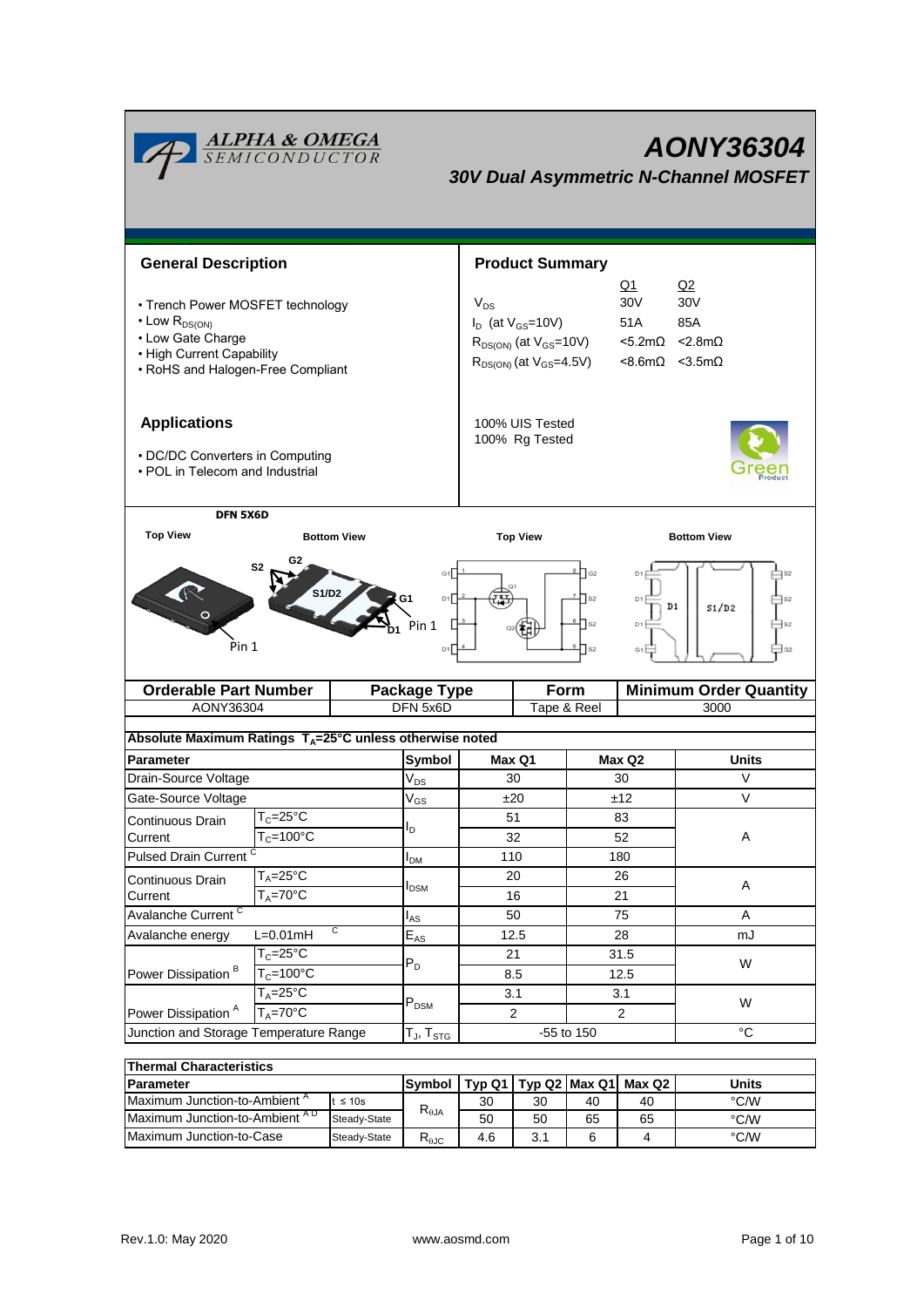

#### **Q1 Electrical Characteristics (TJ=25°C unless otherwise noted)**

| <b>Symbol</b>               | Parameter                             | <b>Conditions</b>                                                                           | Min                   | <b>Typ</b> | <b>Max</b>     | <b>Units</b> |           |  |  |
|-----------------------------|---------------------------------------|---------------------------------------------------------------------------------------------|-----------------------|------------|----------------|--------------|-----------|--|--|
| <b>STATIC PARAMETERS</b>    |                                       |                                                                                             |                       |            |                |              |           |  |  |
| $BV_{DSS}$                  | Drain-Source Breakdown Voltage        | $I_D = 250 \mu A$ , $V_{GS} = 0V$                                                           |                       | 30         |                |              | $\vee$    |  |  |
| $I_{DSS}$                   | Zero Gate Voltage Drain Current       | $V_{DS} = 30V$ , $V_{GS} = 0V$                                                              |                       |            |                | 1            |           |  |  |
|                             |                                       |                                                                                             | $T_{J} = 55^{\circ}C$ |            |                | 5            | μA        |  |  |
| $I_{GSS}$                   | Gate-Body leakage current             | $V_{DS} = 0V$ , $V_{GS} = \pm 20V$                                                          |                       |            |                | ±100         | nA        |  |  |
| $V_{GS(th)}$                | Gate Threshold Voltage                | V <sub>DS</sub> =V <sub>GS.</sub> I <sub>D</sub> =250μA                                     |                       | 1.3        | 1.75           | 2.2          | V         |  |  |
|                             |                                       | $V_{GS}$ =10V, $I_D$ =20A                                                                   |                       |            | 3.8            | 5.2          | $m\Omega$ |  |  |
| $R_{DS(ON)}$                | Static Drain-Source On-Resistance     |                                                                                             | $T_J = 125$ °C        |            | 5.4            | 7.6          |           |  |  |
|                             |                                       | $V_{GS}$ =4.5V, $I_D$ =20A                                                                  |                       |            | 6.2            | 8.6          | $m\Omega$ |  |  |
| $g_{FS}$                    | <b>Forward Transconductance</b>       | $V_{DS}$ =5V, $I_D$ =20A                                                                    |                       |            | 80             |              | S         |  |  |
| $V_{SD}$                    | Diode Forward Voltage                 | $IS=1A, VGS=0V$                                                                             |                       |            | 0.7            | 1            | V         |  |  |
| $I_{\rm S}$                 | Maximum Body-Diode Continuous Current |                                                                                             |                       |            | 30             | A            |           |  |  |
|                             | <b>DYNAMIC PARAMETERS</b>             |                                                                                             |                       |            |                |              |           |  |  |
| $\mathsf{C}_{\mathsf{iss}}$ | <b>Input Capacitance</b>              |                                                                                             |                       |            | 1000           |              | рF        |  |  |
| $C_{\rm oss}$               | <b>Output Capacitance</b>             | $V_{GS}$ =0V, $V_{DS}$ =15V, f=1MHz                                                         |                       |            | 290            |              | рF        |  |  |
| $C_{\text{rss}}$            | Reverse Transfer Capacitance          |                                                                                             |                       | 50         |                | рF           |           |  |  |
| $R_{g}$                     | Gate resistance                       | f=1MHz                                                                                      |                       | 0.2        | 0.6            | 1            | Ω         |  |  |
|                             | <b>SWITCHING PARAMETERS</b>           |                                                                                             |                       |            |                |              |           |  |  |
| $Q_g(10V)$                  | <b>Total Gate Charge</b>              |                                                                                             |                       |            | 17             | 30           | nC        |  |  |
| $Q_g(4.5V)$                 | <b>Total Gate Charge</b>              | $V_{GS}$ =10V, $V_{DS}$ =15V, $I_{D}$ =20A                                                  |                       |            | 8              | 15           | nC        |  |  |
| $\mathsf{Q}_{\text{gs}}$    | Gate Source Charge                    |                                                                                             |                       | 2.8        |                | nC           |           |  |  |
| $\mathbf{Q}_{\text{gd}}$    | Gate Drain Charge                     |                                                                                             |                       | 4.1        |                | nС           |           |  |  |
| $t_{D(on)}$                 | Turn-On DelayTime                     |                                                                                             |                       |            | $\overline{7}$ |              | ns        |  |  |
| $\mathsf{t}_\mathsf{r}$     | Turn-On Rise Time                     | $V_{GS}$ =10V, $V_{DS}$ =15V, R <sub>L</sub> =0.75 $\Omega$ ,<br>$R_{\text{GEN}} = 3\Omega$ |                       |            | 3              |              | ns        |  |  |
| $t_{D(off)}$                | Turn-Off DelayTime                    |                                                                                             |                       |            | 19             |              | ns        |  |  |
| $\mathsf{t}_{\mathsf{f}}$   | Turn-Off Fall Time                    |                                                                                             |                       |            | 2.5            |              | ns        |  |  |
| $\mathfrak{t}_{\text{rr}}$  | Body Diode Reverse Recovery Time      | $I_F = 20A$ , di/dt=500A/ $\mu$ s                                                           |                       |            | 11             |              | ns        |  |  |
| $Q_{rr}$                    | Body Diode Reverse Recovery Charge    | $I_F = 20A$ , di/dt=500A/us                                                                 |                       |            | 19             |              | nC        |  |  |

A. The value of R<sub>0JA</sub> is measured with the device mounted on 1in<sup>2</sup> FR-4 board with 2oz. Copper, in a still air environment with T<sub>A</sub> =25°C. The Power dissipation P<sub>DSM</sub> is based on R <sub>0JA</sub> t≤ 10s and the maximum allowed junction temperature of 150°C. The value in any given application depends on the user's specific board design.

B. The power dissipation P<sub>D</sub> is based on T<sub>J(MAX)</sub>=150°C, using junction-to-case thermal resistance, and is more useful in setting the upper dissipation limit for cases where additional heatsinking is used.

C. Single pulse width limited by junction temperature  $T_{J(MAX)}$ =150°C.

D. The  $R_{\theta JA}$  is the sum of the thermal impedance from junction to case  $R_{\theta JC}$  and case to ambient.

E. The static characteristics in Figures 1 to 6 are obtained using <300us pulses, duty cycle 0.5% max.

F. These curves are based on the junction-to-case thermal impedance which is measured with the device mounted to a large heatsink, assuming a maximum junction temperature of  $T_{J(MAX)}$ =150°C. The SOA curve provides a single pulse rating.

G. The maximum current rating is package limited.

H. These tests are performed with the device mounted on 1 in<sup>2</sup> FR-4 board with 2oz. Copper, in a still air environment with T<sub>A</sub>=25°C.

APPLICATIONS OR USES AS CRITICAL COMPONENTS IN LIFE SUPPORT DEVICES OR SYSTEMS ARE NOT AUTHORIZED. AOS DOES NOT ASSUME ANY LIABILITY ARISING OUT OF SUCH APPLICATIONS OR USES OF ITS PRODUCTS. AOS RESERVES THE RIGHT TO MAKE CHANGES TO PRODUCT SPECIFICATIONS WITHOUT NOTICE. IT IS THE RESPONSIBILITY OF THE CUSTOMER TO EVALUATE SUITABILITY OF THE PRODUCT FOR THEIR INTENDED APPLICATION. CUSTOMER SHALL COMPLY WITH APPLICABLE LEGAL REQUIREMENTS, INCLUDING ALL APPLICABLE EXPORT CONTROL RULES, REGULATIONS AND LIMITATIONS.

AOS' products are provided subject to AOS' terms and conditions of sale which are set forth at: http://www.aosmd.com/terms\_and\_conditions\_of\_sale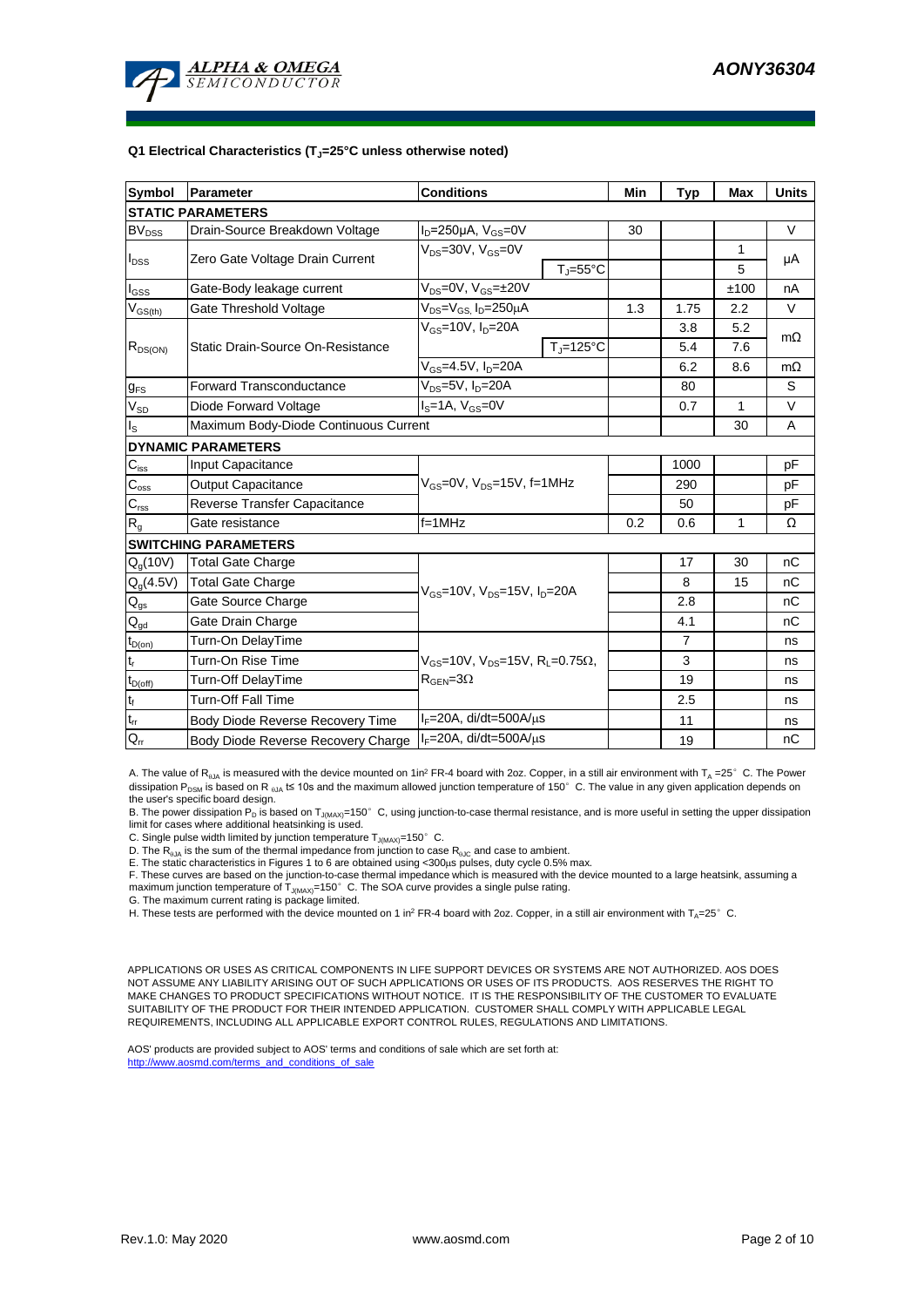

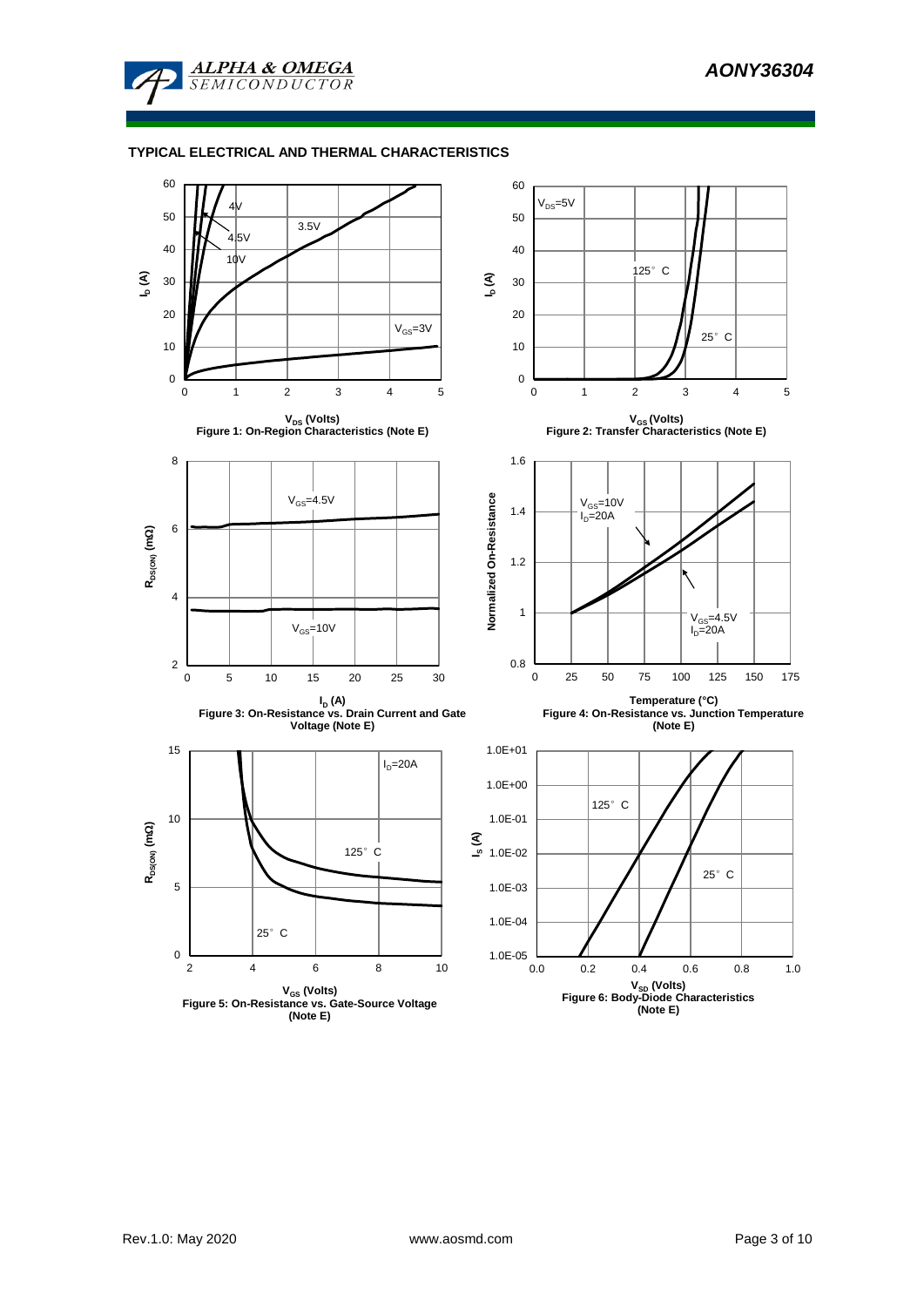



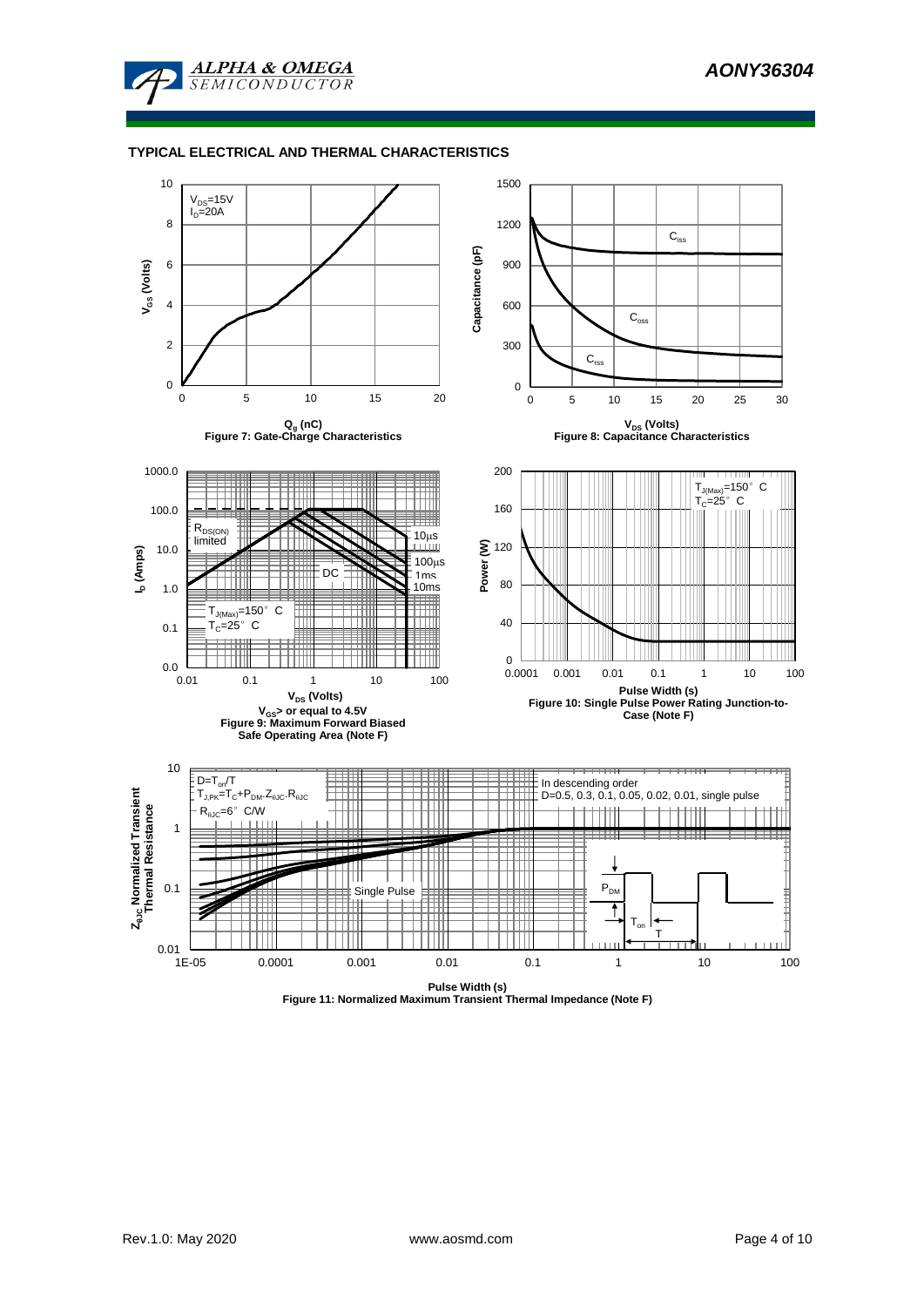







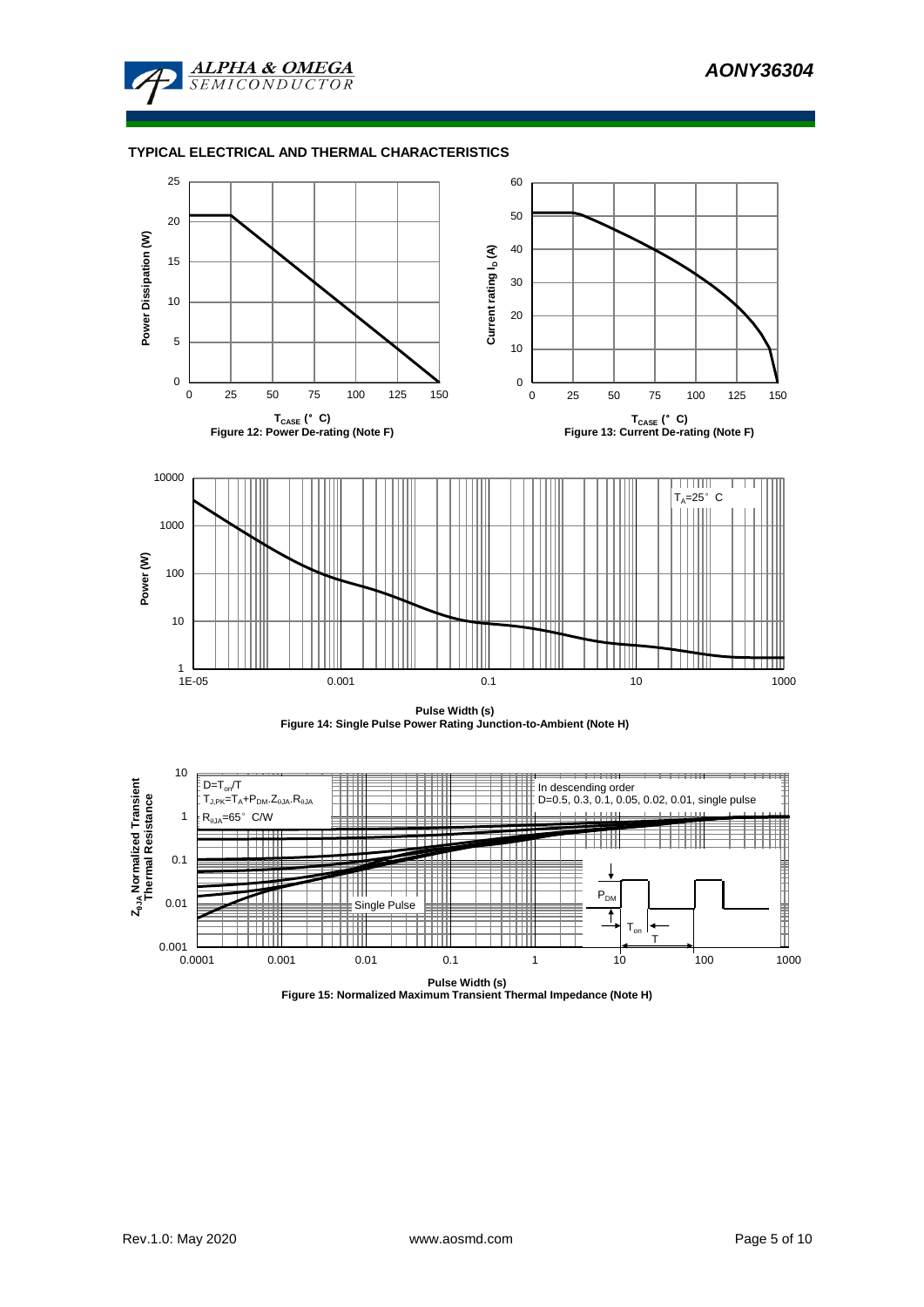

#### **Q2 Electrical Characteristics (TJ=25°C unless otherwise noted)**

| <b>Symbol</b>                          | Parameter                             | <b>Conditions</b>                                                                                            | Min                 | Typ            | <b>Max</b> | <b>Units</b> |           |  |  |
|----------------------------------------|---------------------------------------|--------------------------------------------------------------------------------------------------------------|---------------------|----------------|------------|--------------|-----------|--|--|
| <b>STATIC PARAMETERS</b>               |                                       |                                                                                                              |                     |                |            |              |           |  |  |
| <b>BV<sub>DSS</sub></b>                | Drain-Source Breakdown Voltage        | $I_D = 250 \mu A$ , $V_{GS} = 0V$                                                                            |                     | 30             |            |              | $\vee$    |  |  |
|                                        | Zero Gate Voltage Drain Current       | $V_{DS}$ =30V, $V_{GS}$ =0V                                                                                  |                     |                |            | 1            |           |  |  |
| $I_{DSS}$                              |                                       |                                                                                                              | $T_J = 55^{\circ}C$ |                |            | 5            | μA        |  |  |
| $I_{GSS}$                              | Gate-Body leakage current             | $V_{DS} = 0V$ , $V_{GS} = \pm 12V$                                                                           |                     |                |            | ±100         | nA        |  |  |
| $V_{GS(th)}$                           | Gate Threshold Voltage                | V <sub>DS</sub> =V <sub>GS.</sub> I <sub>D</sub> =250μA                                                      |                     | 1.1            | 1.5        | 1.9          | V         |  |  |
|                                        |                                       | $V_{GS}$ =10V, $I_D$ =20A                                                                                    |                     |                | 2.1        | 2.8          | $m\Omega$ |  |  |
| $R_{DS(ON)}$                           | Static Drain-Source On-Resistance     |                                                                                                              | $T_J = 125$ °C      |                | 3.0        | 4.0          |           |  |  |
|                                        |                                       | V <sub>GS</sub> =4.5V, I <sub>D</sub> =20A                                                                   |                     |                | 2.6        | 3.5          | $m\Omega$ |  |  |
| $g_{FS}$                               | <b>Forward Transconductance</b>       | $V_{DS} = 5V$ , $I_D = 20A$                                                                                  |                     |                | 165        |              | S         |  |  |
| $V_{SD}$                               | Diode Forward Voltage                 | $IS=1A, VGS=0V$                                                                                              |                     |                | 0.7        | 1            | V         |  |  |
| lls                                    | Maximum Body-Diode Continuous Current |                                                                                                              |                     |                | 40         | A            |           |  |  |
| <b>DYNAMIC PARAMETERS</b>              |                                       |                                                                                                              |                     |                |            |              |           |  |  |
| $\mathbf{C}_{\text{iss}}$              | <b>Input Capacitance</b>              |                                                                                                              |                     |                | 1890       |              | pF        |  |  |
| $C_{\rm oss}$                          | <b>Output Capacitance</b>             | $V_{GS}$ =0V, $V_{DS}$ =15V, f=1MHz                                                                          |                     | 395            |            | рF           |           |  |  |
| $\mathbf{C}_{\text{rss}}$              | Reverse Transfer Capacitance          |                                                                                                              |                     | 55             |            | рF           |           |  |  |
| $R_{g}$                                | Gate resistance                       | $f = 1$ MHz                                                                                                  | 1.2                 | 2.3            | 3.6        | Ω            |           |  |  |
|                                        | <b>SWITCHING PARAMETERS</b>           |                                                                                                              |                     |                |            |              |           |  |  |
| $Q_g(10V)$                             | <b>Total Gate Charge</b>              |                                                                                                              |                     |                | 27.5       | 40           | nC        |  |  |
| $Q_g(4.5V)$                            | <b>Total Gate Charge</b>              | $V_{GS}$ =10V, $V_{DS}$ =15V, $I_{D}$ =20A                                                                   |                     | 11.5           | 18         | nC           |           |  |  |
| $\mathsf{Q}_{\text{gs}}$               | Gate Source Charge                    |                                                                                                              |                     |                | 6          |              | nC        |  |  |
| $\mathsf{Q}_{\underline{\mathsf{gd}}}$ | Gate Drain Charge                     |                                                                                                              |                     | 2.5            |            | nC           |           |  |  |
| $t_{D(on)}$                            | Turn-On DelayTime                     |                                                                                                              |                     |                | 7.5        |              | ns        |  |  |
| $t_r$                                  | Turn-On Rise Time                     | $V_{GS}$ =10V, $V_{DS}$ =15V, R <sub>L</sub> =0.75 $\Omega$ ,<br>$\mathsf{R}_{\mathsf{GEN}}\!\!=\!\!3\Omega$ |                     |                | 3.5        |              | ns        |  |  |
| $t_{D(off)}$                           | Turn-Off DelayTime                    |                                                                                                              |                     |                | 30         |              | ns        |  |  |
| $t_f$                                  | <b>Turn-Off Fall Time</b>             |                                                                                                              |                     | $\overline{4}$ |            | ns           |           |  |  |
| $\mathfrak{t}_{\text{rr}}$             | Body Diode Reverse Recovery Time      | $I_F = 20A$ , di/dt=500A/ $\mu$ s                                                                            |                     |                | 12         |              | ns        |  |  |
| $Q_{rr}$                               | Body Diode Reverse Recovery Charge    | $I_F = 20A$ , di/dt=500A/ $\mu$ s                                                                            |                     | 21             |            | nC           |           |  |  |

A. The value of R<sub>9JA</sub> is measured with the device mounted on 1in<sup>2</sup> FR-4 board with 2oz. Copper, in a still air environment with T<sub>a</sub> =25° C. The Power dissipation P<sub>DSM</sub> is based on R <sub>0JA</sub> t≤ 10s and the maximum allowed junction temperature of 150°C. The value in any given application depends on the user's specific board design.

B. The power dissipation P<sub>D</sub> is based on T<sub>J(MAX)</sub>=150°C, using junction-to-case thermal resistance, and is more useful in setting the upper dissipation<br>limit for cases where additional heatsinking is used.

C. Single pulse width limited by junction temperature  $T_{J(MAX)}$ =150°C.

D. The  $R_{q_1q_2}$  is the sum of the thermal impedance from junction to case  $R_{q_1q_2}$  and case to ambient.

E. The static characteristics in Figures 1 to 6 are obtained using <300us pulses, duty cycle 0.5% max.

F. These curves are based on the junction-to-case thermal impedance which is measured with the device mounted to a large heatsink, assuming a maximum junction temperature of  $T_{J(MAX)}$ =150°C. The SOA curve provides a single pulse rating.

G. The maximum current rating is package limited.

H. These tests are performed with the device mounted on 1 in? FR-4 board with 2oz. Copper, in a still air environment with  $T_a=25^\circ$  C.

APPLICATIONS OR USES AS CRITICAL COMPONENTS IN LIFE SUPPORT DEVICES OR SYSTEMS ARE NOT AUTHORIZED. AOS DOES NOT ASSUME ANY LIABILITY ARISING OUT OF SUCH APPLICATIONS OR USES OF ITS PRODUCTS. AOS RESERVES THE RIGHT TO MAKE CHANGES TO PRODUCT SPECIFICATIONS WITHOUT NOTICE. IT IS THE RESPONSIBILITY OF THE CUSTOMER TO EVALUATE SUITABILITY OF THE PRODUCT FOR THEIR INTENDED APPLICATION. CUSTOMER SHALL COMPLY WITH APPLICABLE LEGAL REQUIREMENTS, INCLUDING ALL APPLICABLE EXPORT CONTROL RULES, REGULATIONS AND LIMITATIONS.

AOS' products are provided subject to AOS' terms and conditions of sale which are set forth at: http://www.aosmd.com/terms\_and\_conditions\_of\_sale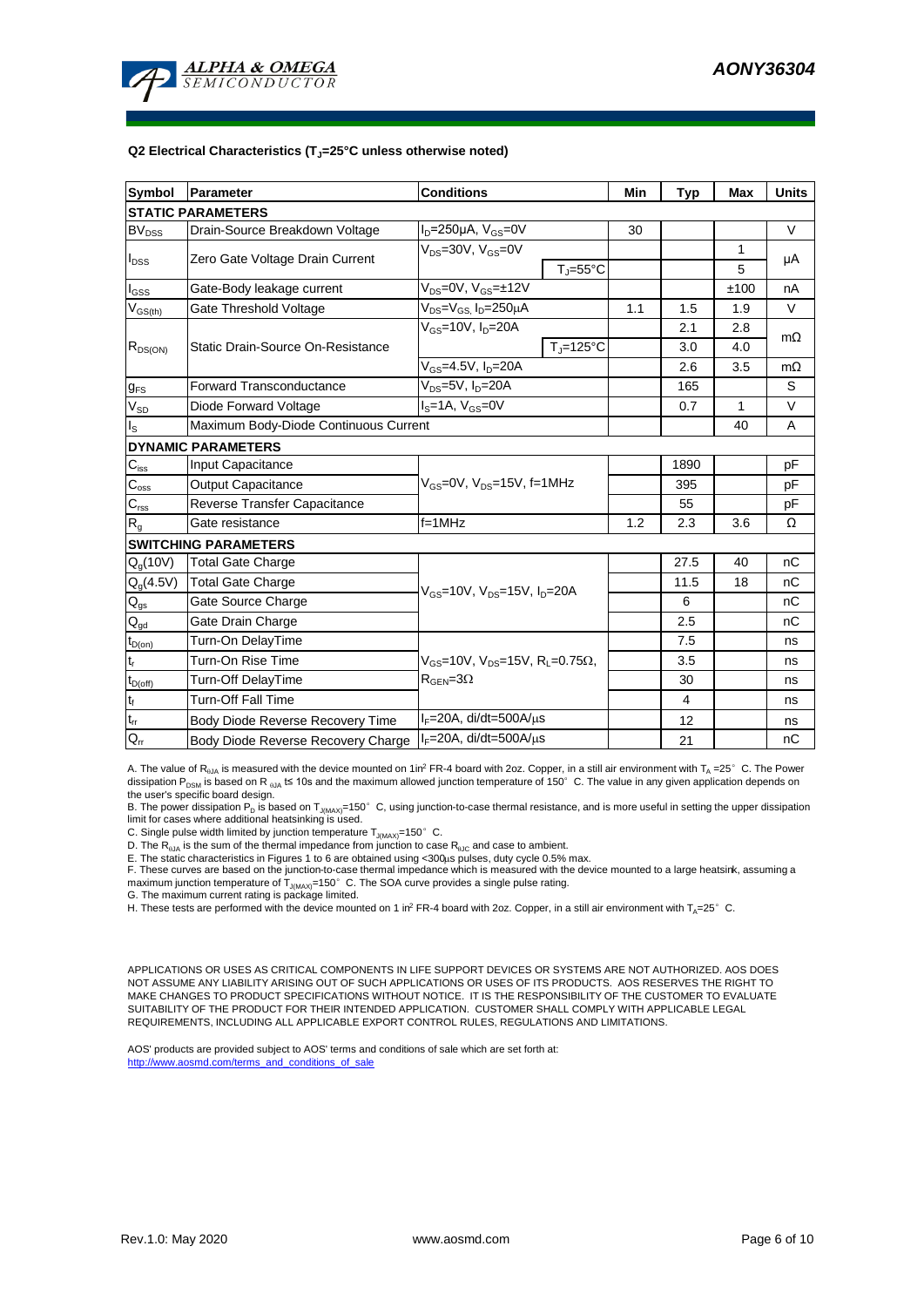

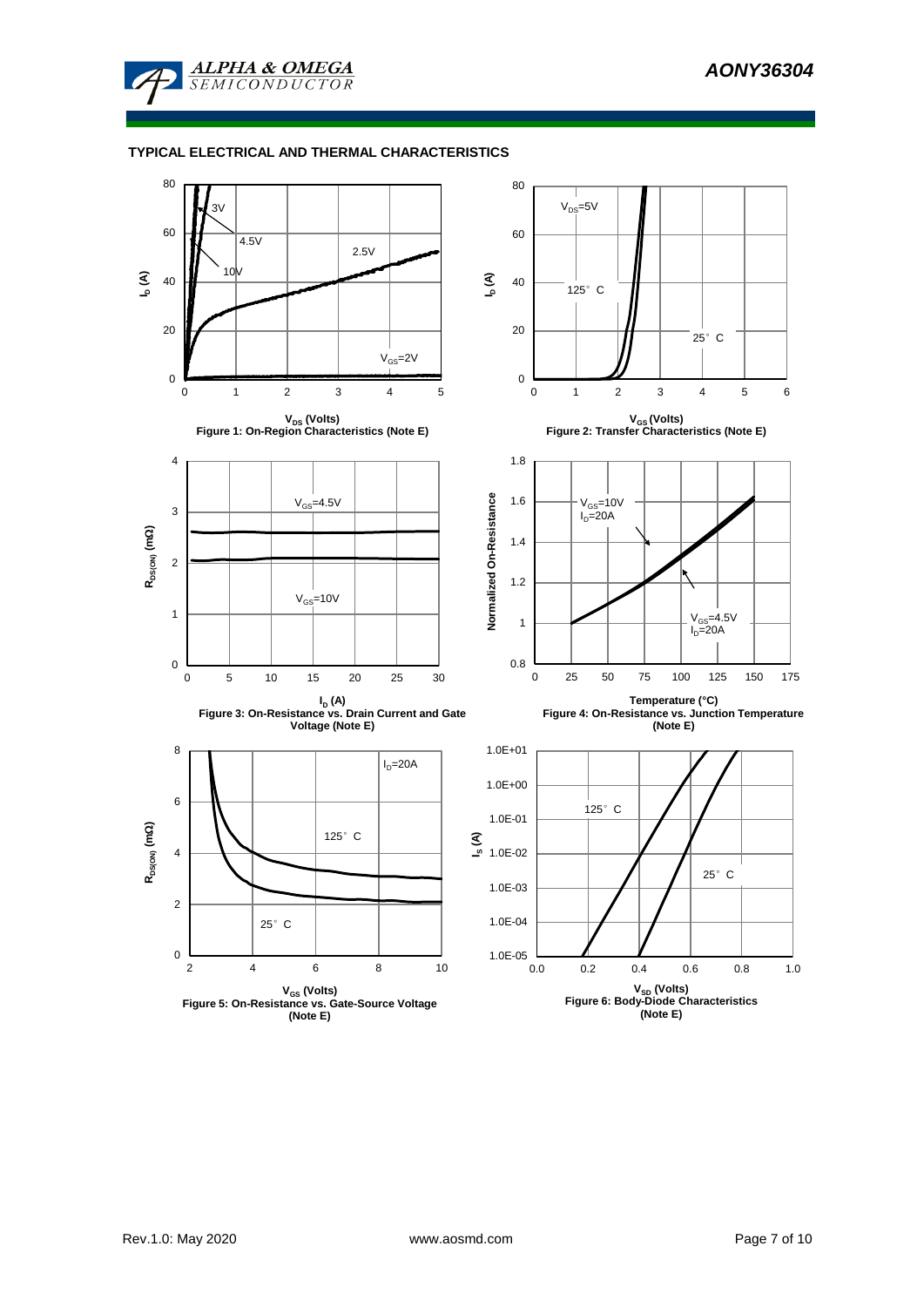



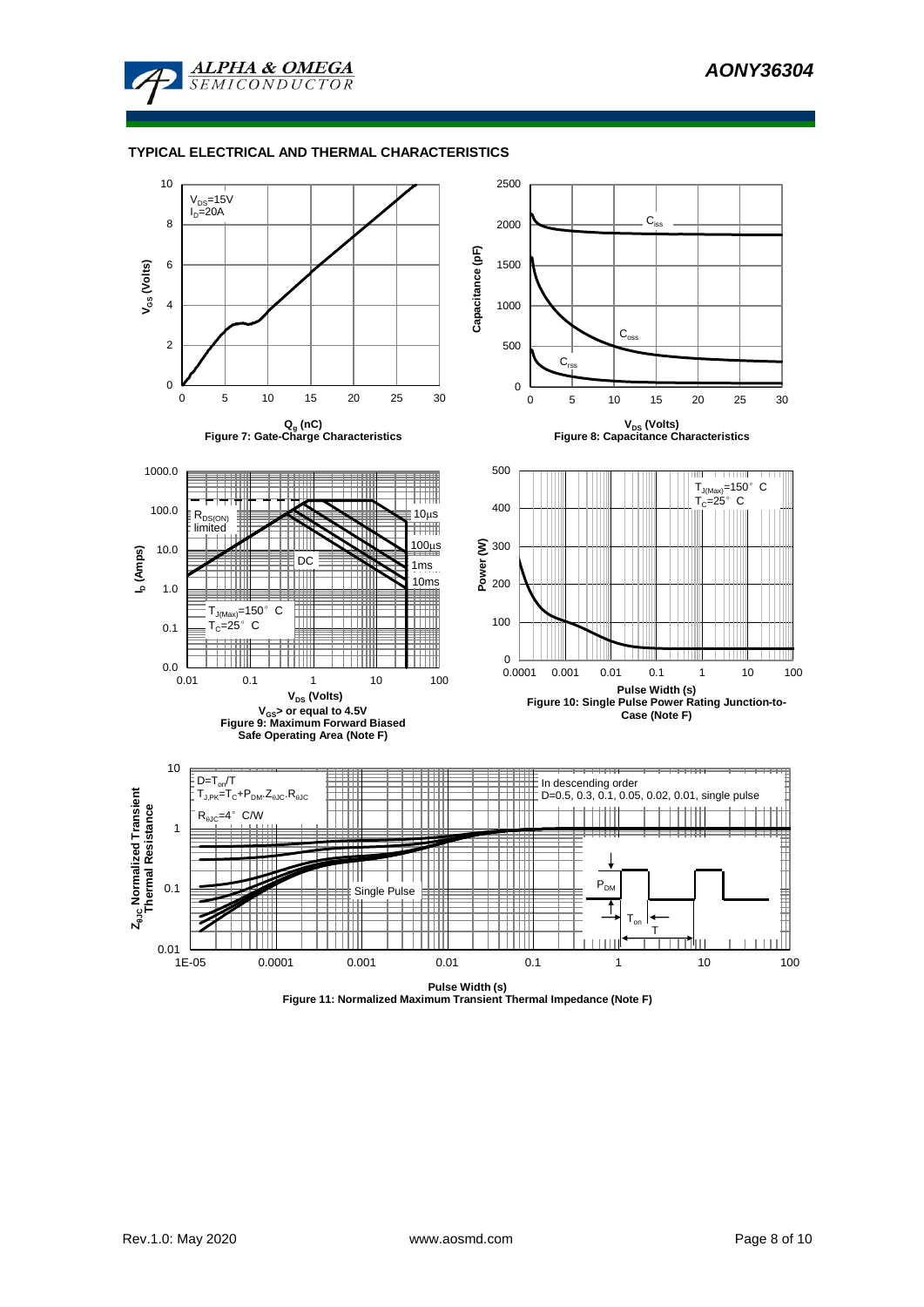